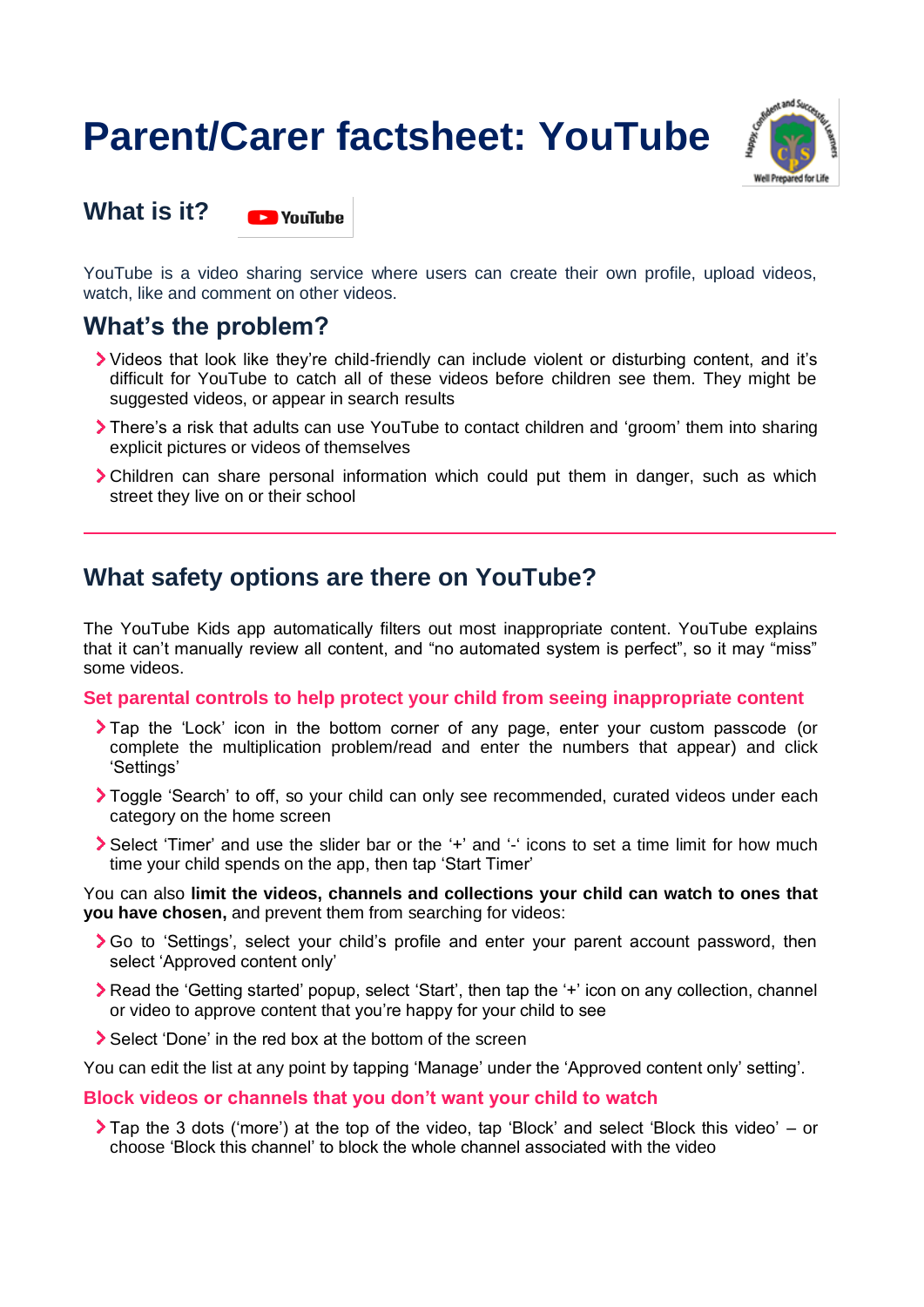Tap 'Block' again, then enter the numbers you see written on the screen, or your custom passcode

#### **Report inappropriate content**

- Tap the 3 dots ('more') in the video player, then 'Report'
- Select the reason for reporting the video (inappropriate visuals, inappropriate audio, or other)

Make sure your child knows how to do this too.

## **What safety options are there on YouTube?**

#### **Turn on 'restricted mode' to hide videos that may contain inappropriate content**

- On the website: click on the icon in the top-right corner that represents your YouTube account; in the drop-down menu look for 'Restricted Mode'
- In the app: tap 'Settings', then 'Restricted Mode Filtering', and turn it on

#### **Flag inappropriate videos and comments to YouTube**

Use the 'flagging feature' to prompt YouTube staff to check content and decide whether to block or restrict it in line with its community guidelines:

Tap the 3 dots ('more') icon next to a video or comment, select report, and then select the reason for flagging

## **Turn off autoplay and manage recommendations to help prevent your child from seeing upsetting or disturbing videos by accident**

In a video page in a browser, toggle the 'Autoplay' option to off. Depending on your device, this may show in the top right of the screen, or below the video.

From July 2019, YouTube started rolling out a 'Don't recommend channel' option that you can use to remove channels from your recommendations. To do this, click the 3 dots next to the 'Up next' video title, and select 'Don't recommend channel'.

## **How else can I keep my child safe on YouTube?**

- Tell your child not to give out any personal information or anything that can identify them or their location, such as a school uniform, school name or street name
- Talk to them about what videos might not be suitable for them to watch, and encourage them to be careful about what they share
- **EXECUTE:** Regularly check the history of videos they have watched for anything inappropriate, or create a playlist for them
- YouTube says it has disabled comments on videos of children, but do still regularly check for comments made on any videos your child shares. Look out for comments asking for more specific videos or personal information
- Talk to your child about how they could receive nasty or negative comments from other people, and what they should do if this happens